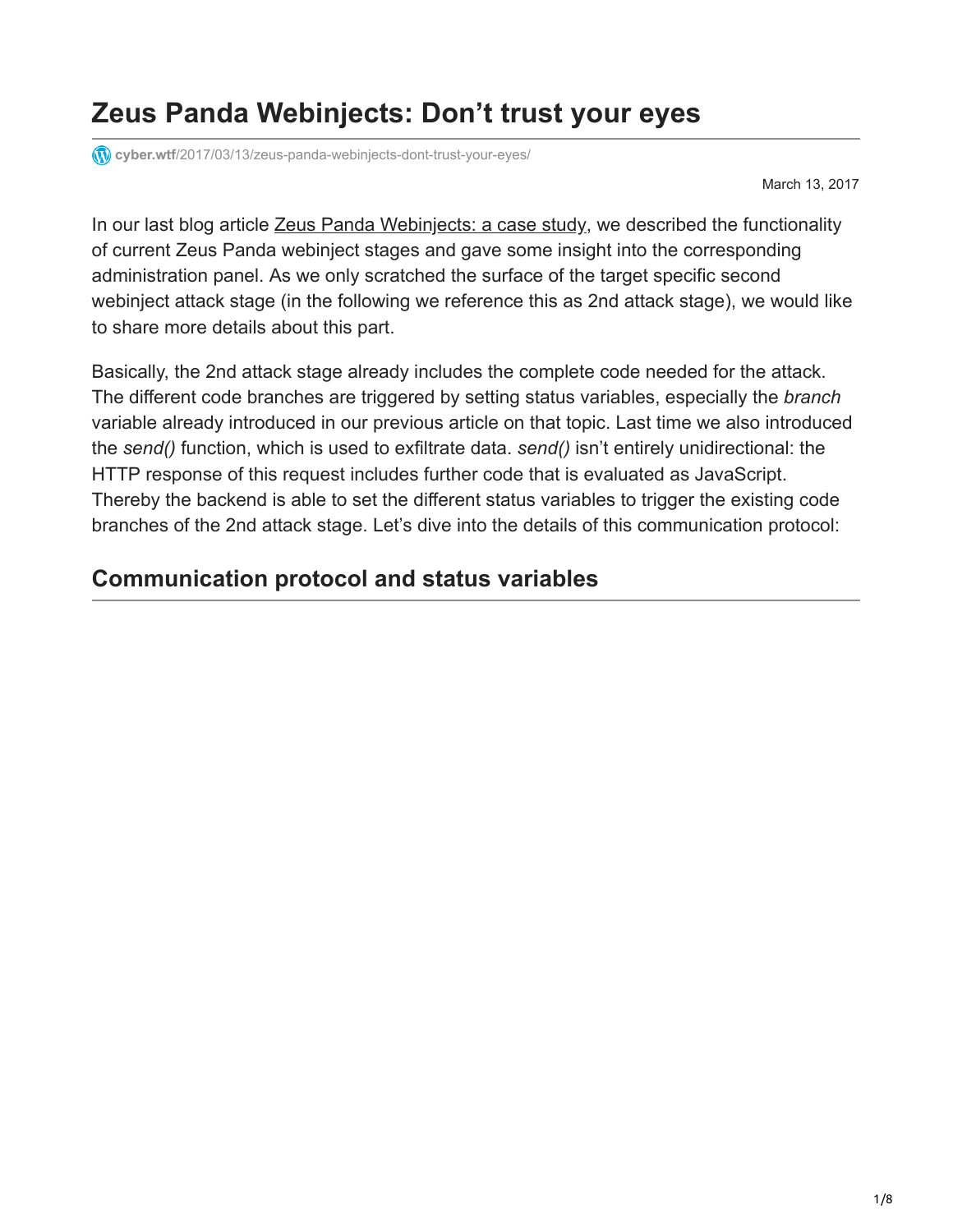

### protocol

Figure 1 illustrates the communication protocol between the 2nd attack stage and the backend server. We see the different steps of the communication, the branches triggered, and the website on which the step occurs. Before going into details, the concept behind the communication is the following:

- 1. The current attack state is sent from the client to the backend server.
- 2. The backend checks for the current attack state and sets the right response parameters to initiate the next attack stage.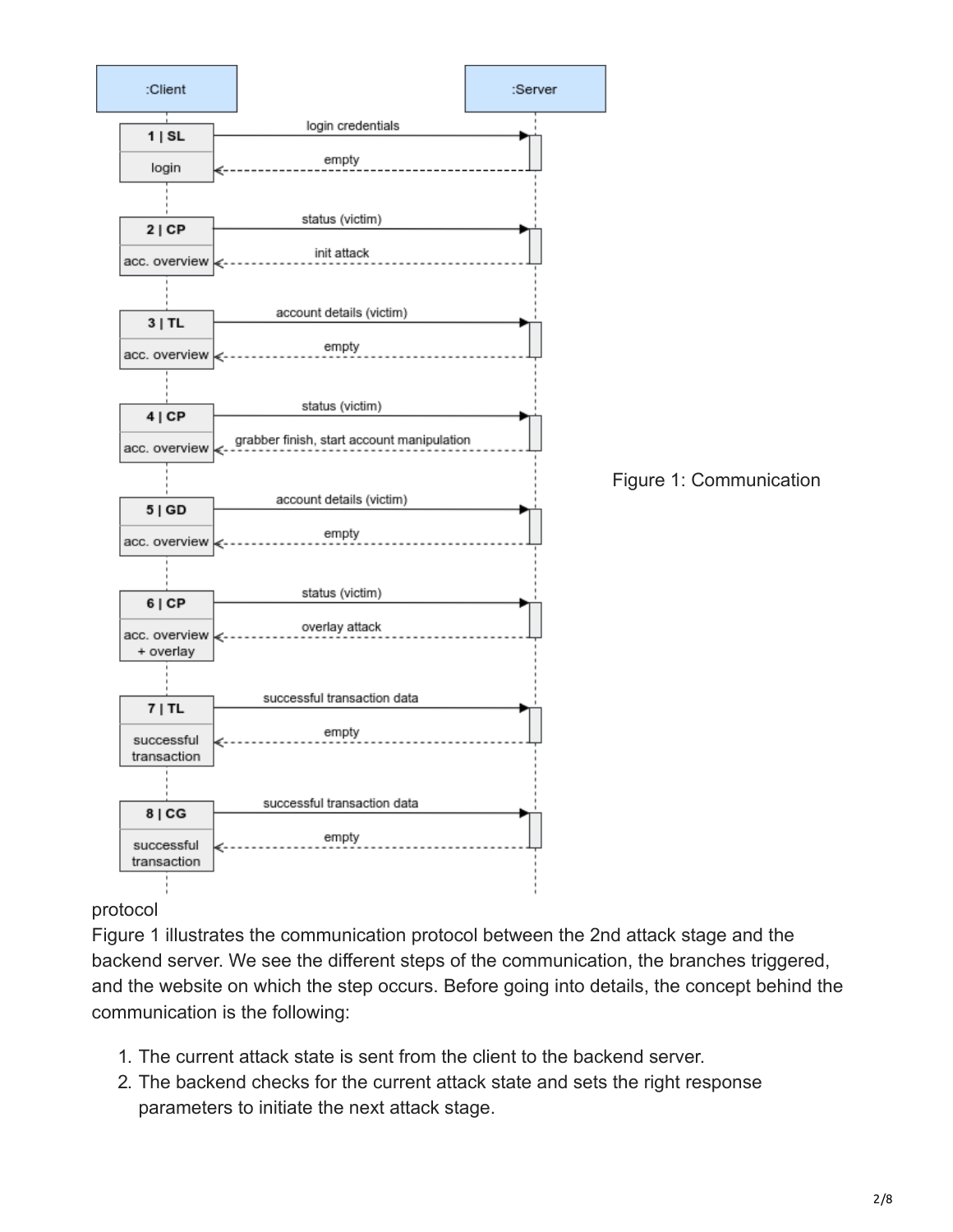- 3. The backend response contains variables to notify the 2nd attack stage (client), which attack branch should be executed next.
- 4. The 2nd attack stage evaluates the response variables and triggers the next branch.
- 5. This procedure is repeated until the final state of the protocol is reached.

## **Time to branch**

Let's take a detailed look into the different branches now.

## **Step Action**

- 1 The *SL* branch is triggered at the beginning of the attack, when an infected victim accesses the login page of the targeted online banking, inserts the login credentials and clicks on the submit button. (NOTE: The low level Trojan functions need to trigger an the initial webinject (generic loader) on that website and therefore the URL of the online banking website has to be listed in the trojan config file). The [submitted login credentials are intercepted, exfiltrated to the backend \(see previous](https://cyber.wtf/2017/02/03/zeus-panda-webinjects-a-case-study/) blog post), then the 2nd stage code calls the original login function of the banking or payment website. The backend now registers the new victim, identified by the botid. It returns an empty response to the webinject.
- 2 At this point, the victim has successfully logged in and has been redirected to the account balance overview page. This triggers the 2nd branch: *CP*. The *CP* branch is called multiple times during the attack and transmits general status information of the victim to the attacker. The response of the backend contains status flags to trigger the next step of the attack. At this point here, the backend signals to initiate the attack.
- 3 The attack signal triggers the 3rd step shown in Figure 1: The *TL* branch. This branch is used to collect details from all available accounts by using the grabber module. Furthermore, a flag is set to indicate a page reload after the response of the send function has been received. The collected data is then exfiltrated again. The botid is used to correlate transmitted data to existing victim entries in the backend and therefore works as unique identifier for the victim. The server response is empty, but the previously set reload flag now triggers the *CP* branch again.
- 4 The *CP* branch now sends the some information to the backend as described in Step 2. As the backend has stored a different state for the botid already, the response is different now. It signals the 2nd attack stage that the grabber module has finished and the ats module should start now. This module is used to manipulate account details like the account balance or transaction details. Also some status flags are set to trigger the next branch.
- 5 The *GD* branch: This branch is used to collect and exfiltrate account details of the victim. As already described in step 3, the reload flag is used to trigger the *CP* branch again.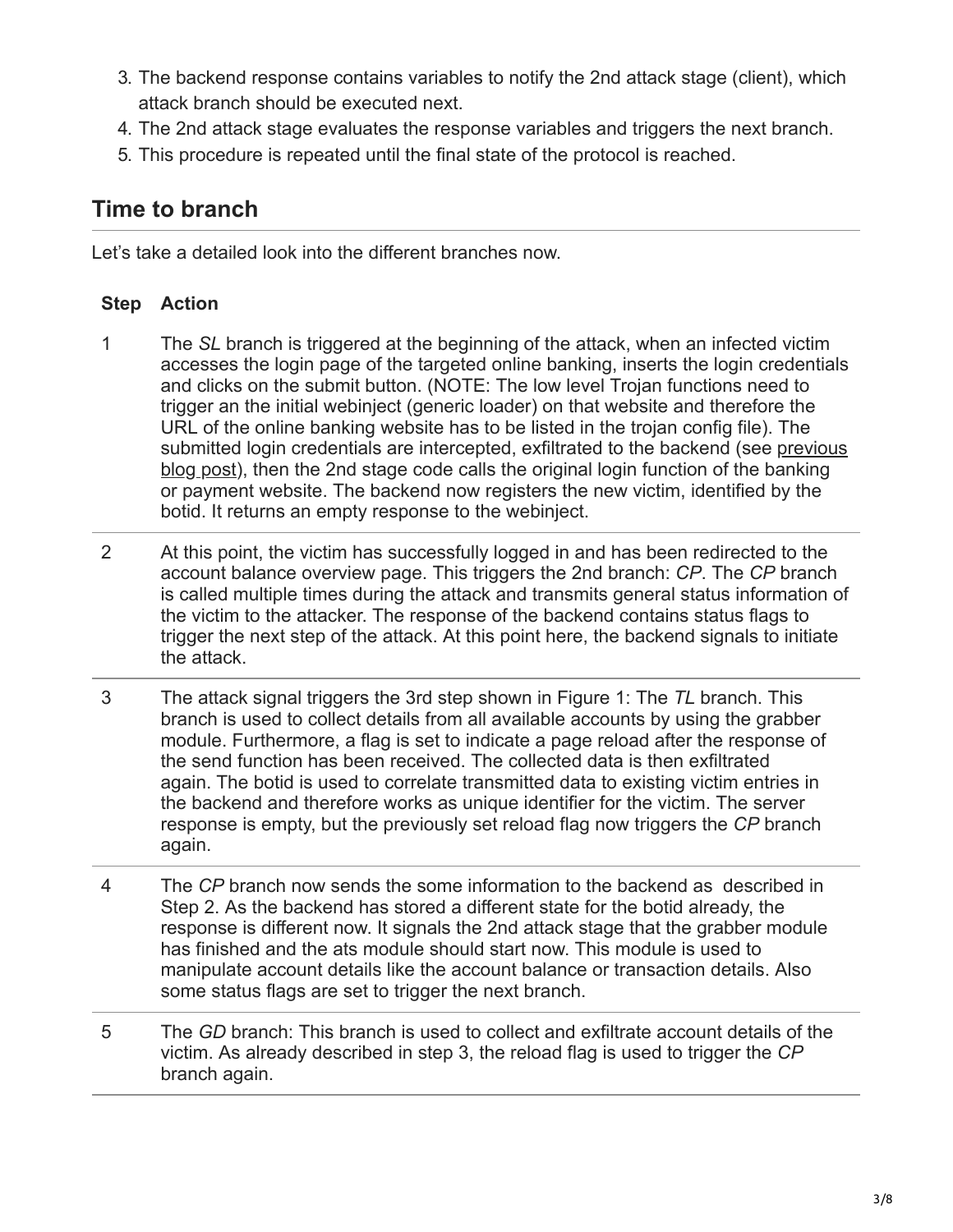### **Step Action**

6 The *CP* branch again submits status information, and the backend now triggers the next step of the attack. Besides some status flags, details about the target account and some fake data is provided. The data is used by the *CP* branch to display a fake overlay with a message and/or images, to trick the victim into starting a transaction. To that end, the fake overlay is used like in a normal phishing attack. We could observe different kinds of messages, which could be categorized into different modi operandi. (see below).

If the victim fell for the scam, the previously provided data is used to pre-fill the transaction form. Naturally, this data contains a target account for the transaction. This account will be controlled by the attacker somehow, i.e., it most likely belongs to a money-mule.

Additionally, the response from the backend contains fake information to be displayed. Depending on the modus operandi, this information is used to display different transaction details to the victim, then the ones used for the transaction in background.

- 7 Now the victim is redirected to the overview page for a successful transaction. In combination with the current flag state, this page visit triggers the *TL* branch of the 2nd stage code. The *TL* branch is used to collect details from the transaction overview page and exfiltrates them to the backend. This indicates a successful transaction to the attacker. The backend response is empty. The webinject transits into the next state, without the need for further communication with the backend.
- 8 The last triggered branch is called *CG*. It creates a copy of the complete DOM of the successful transaction overview page and exfiltrates it to the backend. There is no indication that this data is displayed in the admin panel, thus we assume it is transmitted for debug purposes only.

# **Modi Operandi**

In the following we detail two different exemplary modi operandi, which we could observe during our analysis. The real visible appearance is different, as the webinject makes heavy use of the style-sheets provided by the target website. This is a very straight-forward way to properly brand fraudulent content to match the corporate design of target banks or payment providers. We focus on the content shipped to banking customers.

## **Charity Fraud: SOS-Kinder**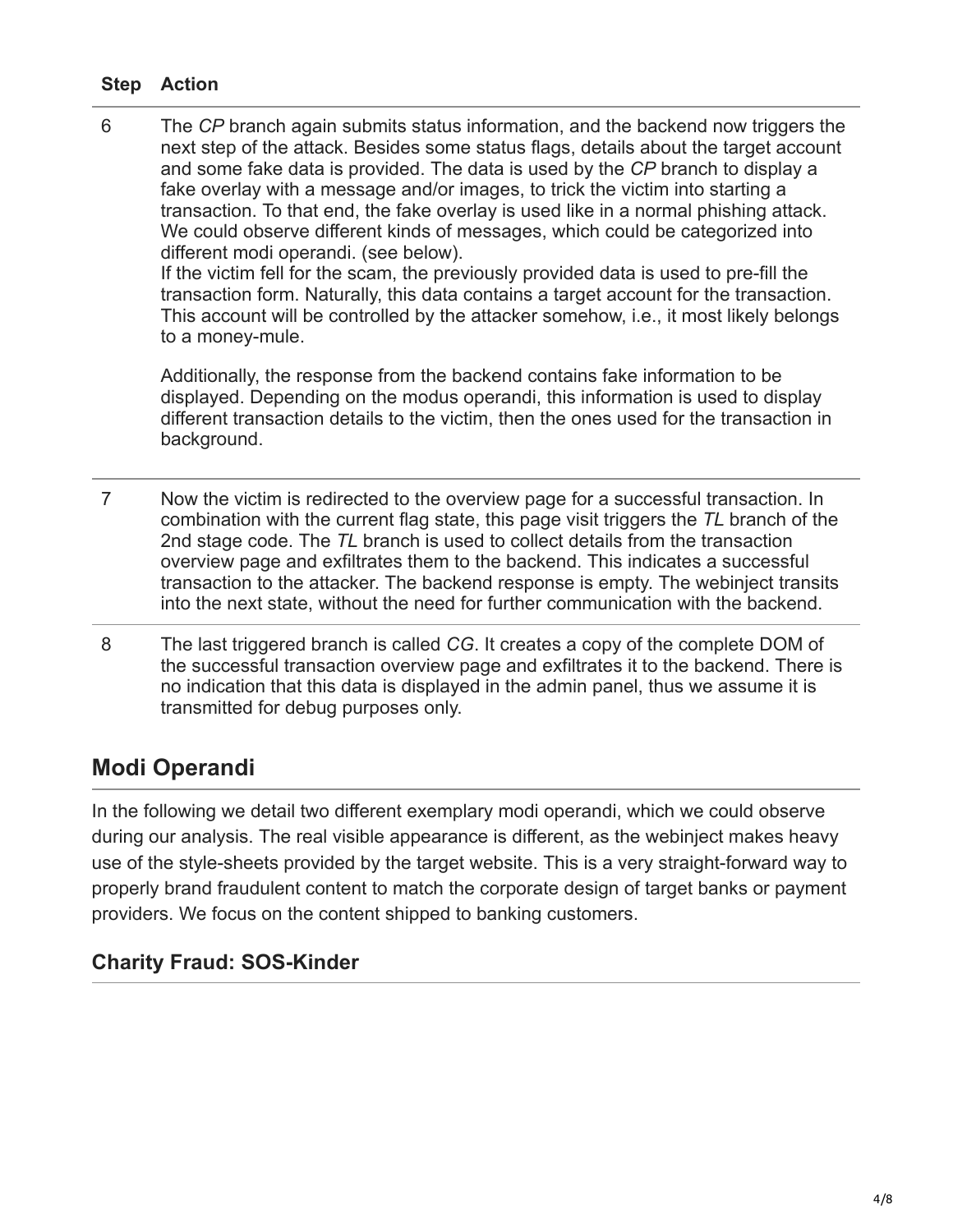# Für SOS-Kinder spenden

#### Möchten Sie 1 Euro für die Waisenkinder in Deutschland spenden?

Es gibt verschiedene Möglichkeiten, mit Ihrer Spende benachteiligte Kinder, Jugendliche und Familien in Deutschland und auf der ganzen Welt zu unterstützen. Ob mit einer Online-Spende, per Überweisung oder einer Sachspende – mit jedem Beitrag schenken Sie ihnen die Chance auf eine bessere Zukunft.

#### **Online spenden**



The victim is asked to donate 1€ to an non-profit organization, in this case for SOS children. This mimics the well know internationally active "SOS-Kinderdorf" organization. The German text is well written and does not contain the obvious indications for phishing that we all love and know from the occasional phishing mail, like contorted grammar and a more than flowery vocabulary. No Google Translate in sight, here. To leverage this scam vector, the webinject makes use of the data provided by the backed in Step 6 as detailed above. Using an overlay, the victim is made believe he/she is transferring  $1 \epsilon$ , but under the hood the amount is change to a much higher value.

The attackers follow a very classic social engineering approach for our part of the world and appeal to the victims helpfulness: Who doesn't want to help children in need by spending 1€? We refer to this kind of attack as charity fraud.

### **Refund Fraud: Finanzpolizei**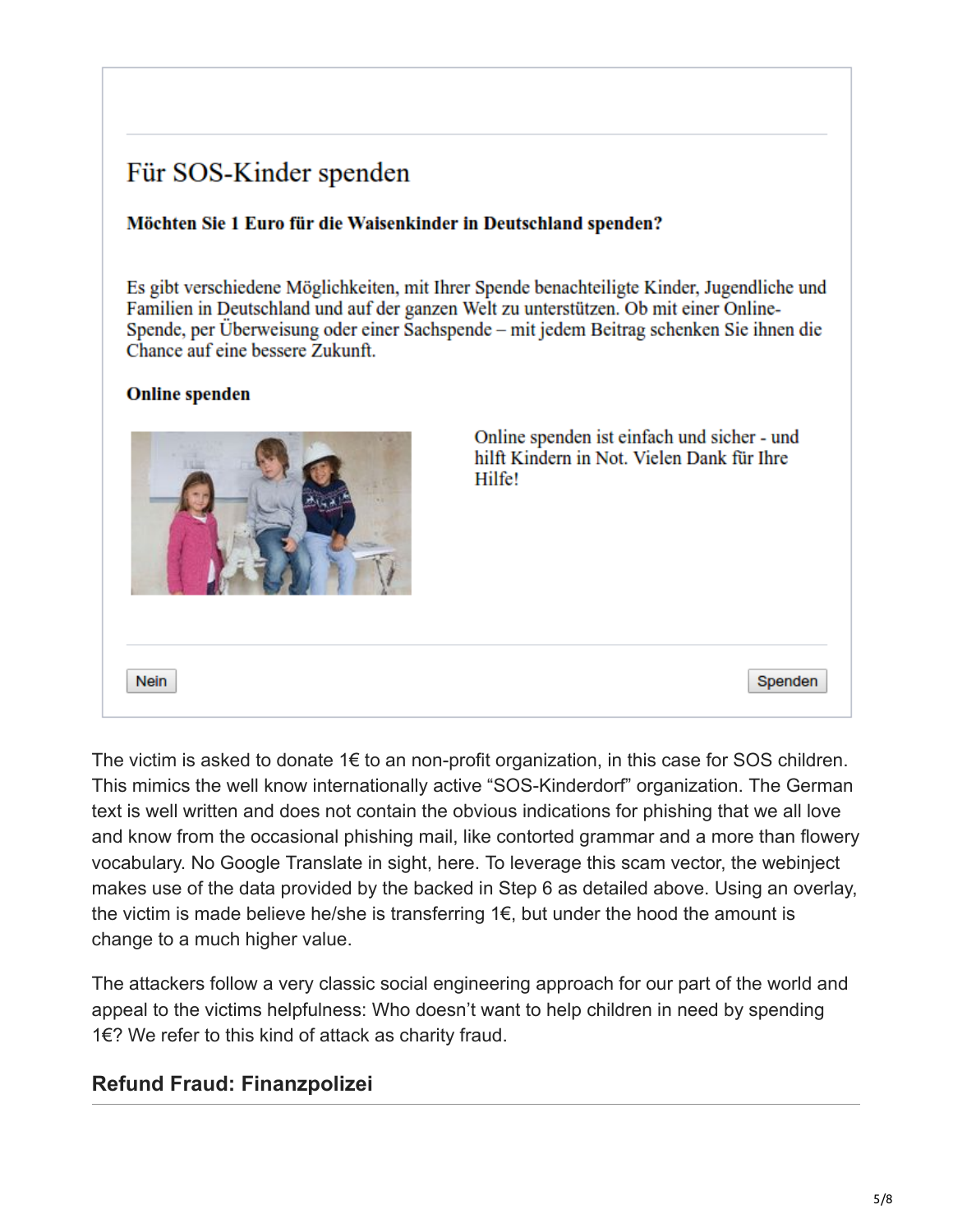Auf Ihrem Bankkonto ist eine Banküberweisung von einer Person eingegangen, gegen die die Finanzpolizei der Republik Deutschland zu diesem Moment ein Ermittlungsverfahren wegen Geldwäsche einleitet. Wenn Sie Empfänger einer falschen Überweisung sind, müssen Sie auf den Betrag unverzüglich verzichten. Wenn Sie das nicht erfüllen, wären wir gezwungen, die Finanzpolizei darüber informieren und sie können ihrerseits Sie wegen Teilnahme am Schema der Geldwäsche belangen. Ihr Bankkonto ist zeitweilig begrenzt, indem nur wenige Operationen möglich sind. Bitte, wählen Sie eine der folgenden Möglichkeiten, so werden wir entscheiden, wie wir mit dem erhaltenen Betrag prozedieren sollen.

Wenn Sie Empfänger einer falschen Überweisung sind, bitte, klicken Sie unverzüglich in das Feld "Verzicht auf Überweisung" und folgen Sie die Instruktionen!

| <b>Auszug</b> |
|---------------|
|               |

Wenn Sie der richtige Empfänger dieser Überweisung sind, bitte, wählen Sie "Annahme der

The overlay presents a message to the victim, indicating a transaction has been made to their account. As the victim sees a manipulated version of his account balance, he really believes the transaction has had happen. Furthermore the text indicates a preliminary investigation by the "Finanzpolizei" against the initiator of the transaction. If the victim is not transferring the money back, the text threatens with prosecution by law enforcement for participating in a money laundering scheme.

Finally, all the Google Translate and contextual cluelessness we came to love in the scams out there! Regrettably for the attacker, not all German-speaking countries are actually Germany. (We tried that once, partially, and it was a horrible idea.) An institution called "Finanzpolizei" does indeed exist — but not in Germany. The valid target audience for this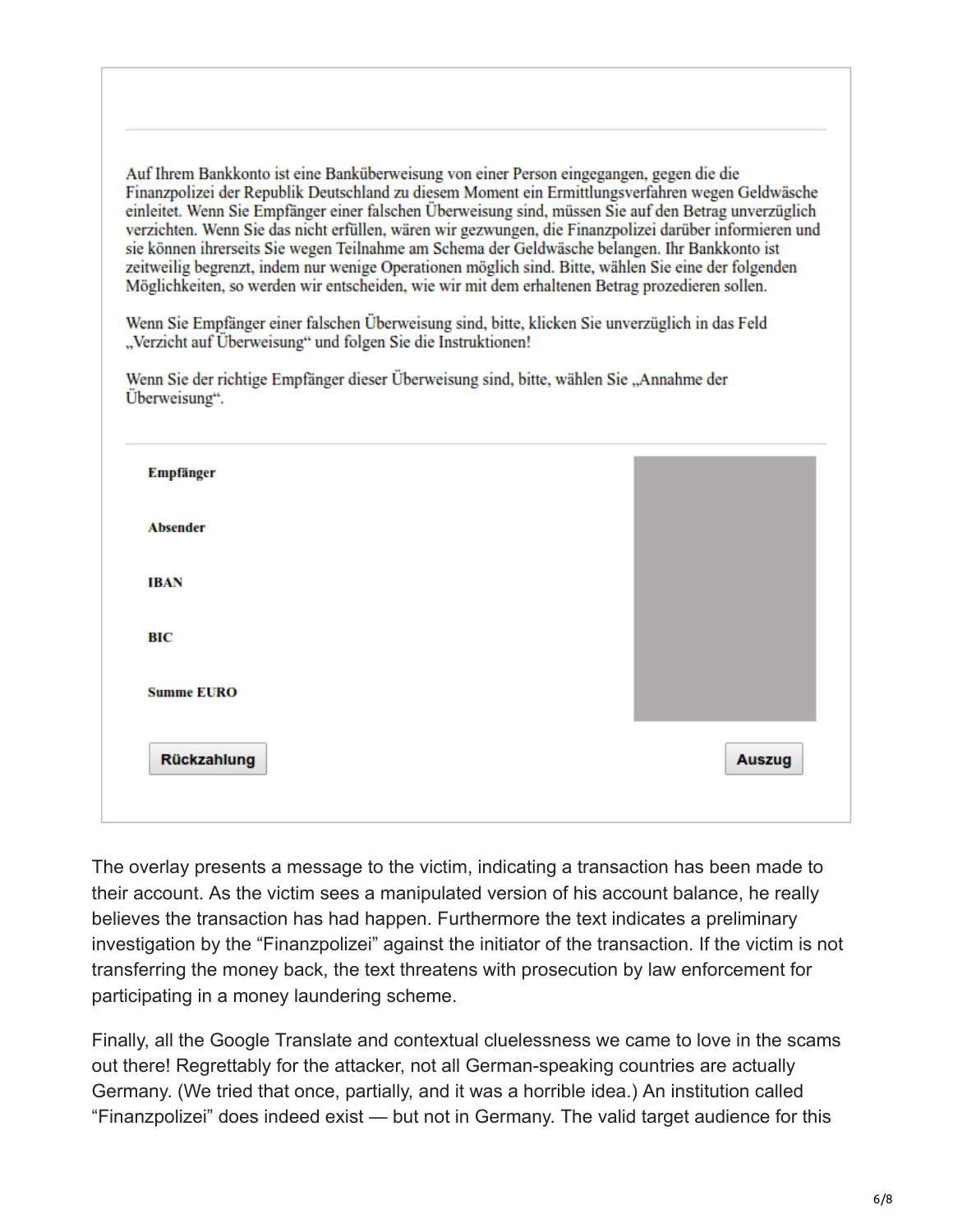scam is thus supposedly to be found in Austria, however, the scam is also actively used in Germany. The German text includes some mistakes and is not as well written as the first modus operandi we have shown above.

In the case at hand, the attackers try to make the victim follow through with a classic refund scam, by threatening legal consequences. As the story works without the need to manipulate the transferred amount under the hood, the fake data needed in the first described modus operandi is not used in this kind of attack. Nevertheless the attack is kind enough to prefill the transaction form with the correct details to ease the transaction for the victim.

# **Return of the victim**

Now let's assume the victim has been tricked into initiating a transaction by themselves to send their money to the attacker. What happens, if the victim takes a look into his online banking account some time later? As expected, the 2nd attack stage is also prepared for that case: The user is presented the "temporarily unavailable" notification (see Figures 1 and 2 from our [previous post](https://cyber.wtf/2017/02/03/zeus-panda-webinjects-a-case-study/)) and the login function of the target website is disabled. As long as the status variables are set to the finale state of the described communication protocol, the victim is thus unable to access their account again as long as the backend server is reachable. Even when disabling this blocking functionality, account information like transaction details and total balance are still manipulated. As this manipulations use the originally provided style cheets (CSS) from the target institute, a victim has no way to visibility distinguish between a fake entry and an original one.

# **Conclusion**

Nowadays almost all financial institutes make use of two-factor authentication to protect their users from fraud. The modi operandi used by current banking trojan attacks successfully circumvent this by using social engineering techniques. The victim is tricked into initiating the transaction willingly and happily provides all information needed to confirm the transaction. This is achieved by visible modifications of the website that are indistinguishable from the original website content. The success rate of these attacks is still quite high.

By using a multi-layered attack, it's also cumbersome for analysts to get an complete insight into the technical details. As soon as the backend server is not available anymore, only the 1st stage of a webinject is accessible on an infected machine. Without the backend server, most of the attack code is not available and therefore some pieces of the puzzle are missing.

These kind of multi-layered attacks have become more and more complex and sophisticated. However, beyond the visual appearance, the code of the original website is modified heavily to make this attacks work and these modifications necessarily leave a footprint. In our fraud detection solutions, we provide our customers with instant visibility into these modification symptoms so they can fare better at protecting their customers' assets.